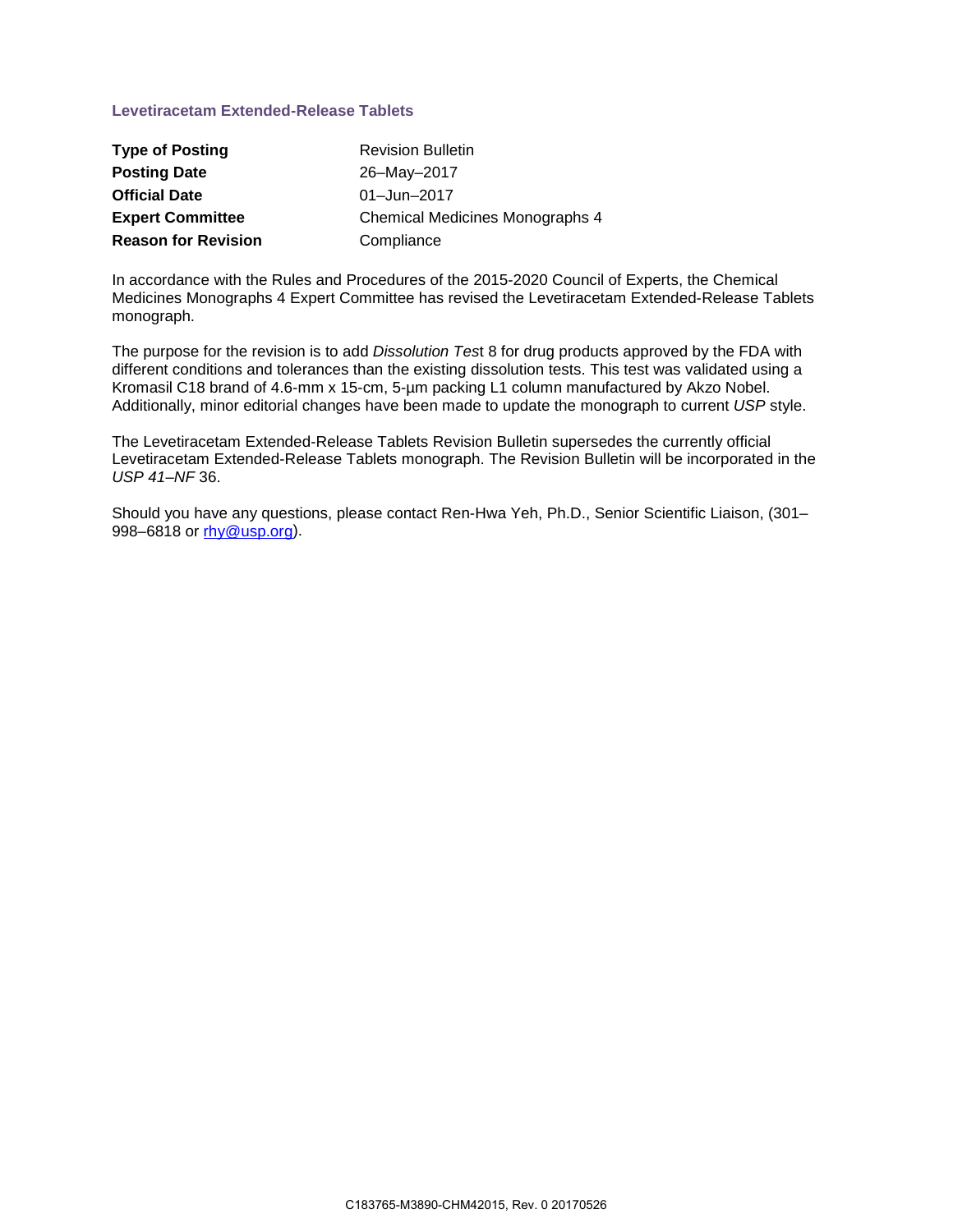# **Levetiracetam Extended-Release**

**DEFINITION**<br>
Levetiracetam Extended-Release Tablets contain NLT 90.0% **Flow rate:** 1.5 mL/min and NMT 110.0% of the labeled amount of levetiracetam **Injection volume:** 10 µL<br>
(C<sub>8</sub>H<sub>14</sub>N<sub>2</sub>O<sub>2</sub>). **INS INS INS INS**

**System suitability**<br> **• A.** The retention time of the major peak of the Sample<br>
solution corresponds to that of the Standard solution as **Suitability requirements** Solution corresponds to that of the Standard solution, as<br>obtained in the Assay.<br>Relative standard deviation: NMT 2.0%

- **Buffer:** 1.4 g/L of anhydrous dibasic sodium phosphate Calculate the percentage of the labeled amount of in water. Adjust with phosphoric acid to a pH of 3.5.<br>in water. Adjust with phosphoric acid to a pH of 3.5.<br>Additio **Mobile phase:** taken: Acetonitrile and *Buffer* (10:90)
- **Standard stock solution:** 1.0 mg/mL of USP Leve-<br>tiracetam RS prepared as follows. Weigh a suitable  $r = \frac{R}{2}$  Result =  $\frac{r_u}{r_s} \times \frac{C_s}{C_u} \times 100$ quantity of the Reference Standard into a volumetric<br>
flask. Add *Mobile phase* to fill 60% of flask volume and<br>
tetrahydrofuran to fill 4% of flask volume. Sonicate in<br>
colo water to dissolve. Equilibrate to room tempera
- 
- Sample stock solution: Nominally (L/100) mg/mL of<br>levetiracetam from NLT 5 Tablets prepared as follows, **PERFORMANCE TESTS** where *L* is the label claim in mg/Tablet. Transfer the Tablets to a volumetric flask containing tetrahydrofuran *Change to read:* to fill about 5% of flask volume. Stir for 30 min, and allow to stand for 5 min. Sonicate for 20 min with intermittent shaking. Add *Mobile phase* to fill 80% of • **<sup>D</sup>ISSOLUTION** 〈**711**〉 final volume, and sonicate in cold water for 20 min **Test 1** with intermittent shaking. Add methanol to fill 10% of flask volume. Dilute with *Mobile phase* to volume. Centrifuge for 15 min, and pass a portion of the solution water. If necess<br>through a suitable filter of 0.2-um pore size. to a pH of 6.0. through a suitable filter of 0.2-um pore size.<br>Alternatively, the *Sample stock solution*, having a nomi-**Medium:** *Buffer A;* 900 mL
- Alternatively, the *Sample stock solution*, having a nomi- **Medium:** *Buffer A*; 900 mL nal concentration of 3 mg/mL of levetiracetam, may **Apparatus 1:** 100 rpm be prepared as follows. Finely grind NLT 10 Tablets, **Times:** 1, 2, 4, and 8 h and transfer an amount equivalent to 750 mg of leve-<br>tiracetam to a suitable volumetric flask. Add 18% of **Buffer B:** 1.4 g/L of anhydrous dibasic sodium phos-<br>phate in water. Adjust with phosphoric acid to a pH tiracetam to a suitable volumetric flask. Add 18% of the flask volume of acetonitrile. Sonicate for 10 min of 3.5 followed by shaking using a mechanical shaker for 10 **Mobile phase:** Acetonitrile and *Buffer B* (10:90) min. Add 18% of the flask volume of water, and **Standard stock solution:** 1.7 mg/mL of USP Leveshake for 15 min using a mechanical shaker. Allow tiracetam RS in the sample to equilibrate to room temperature, and the sample to equilibrate to room temperature, and dilute with a mixture of acetonitrile and water (50:50) to volume. Pass a portion of the solution through a time of acetonitrile and water (50:50) **Standard solution:** (L/900) mg/mL of USP Leve-<br>to volume. Pass a portion of the solution through a tiracetam RS in *Medium* from
- **Sample solution:** Nominally 0.08 mg/mL of leve-<br>tiracetam in *Mobile phase* from *Sample stock solution* Sample solution: Nominally 0.08 mg/mL of leve-<br>tiracetam in *Mobile phase* from *Sample stock solution*<br>**Sample solution:** Pass a portion of the solution under<br>**Chromatographic system**<br>**Chromatographic system**<br>**Chromatogra**

(See Chromatography  $(621)$ , System Suitability.)

Mode: LC<br>Detector: UV 205 nm **Column:** 4.6-mm × 25-cm; 5-µm packing L7 **Tablets Temperatures Column:** 30° **Run time:** 3 times the retention time of levetiracetam **ASSAY Analysis Samples:** *Standard solution* and *Sample solution* •

$$
Result = (r_U/r_S) \times (C_S/C_U) \times 100
$$

- 
- 
- 
- 

**Buffer A:** Dissolve 6.8 g of potassium dihydrogen phosphate and 0.2 g of sodium hydroxide in 1 L of water. If necessary, adjust with 1 N sodium hydroxide

- 
- where *L* is the label claim in mg/Tablet. Pass a portion

test through a suitable filter of 0.45-µm pore size.<br>Chromatographic system

(See *Chromatography* 〈621〉*, System Suitability*.) **Mode:** LC

**Detector:** UV 205 nm

**Column:** 4.6-mm  $\times$  25-cm; 5-µm packing L7

- **Temperatures**
- **Column:** 30°
- **Autosampler:** 10° **Flow rate:** 1.5 mL/min
- **Injection volume:** 5 µL
- **Run time:** 2 times the retention time of levetiracetam

2017 The United States Pharmacopeial Convention *All Rights Reserved.*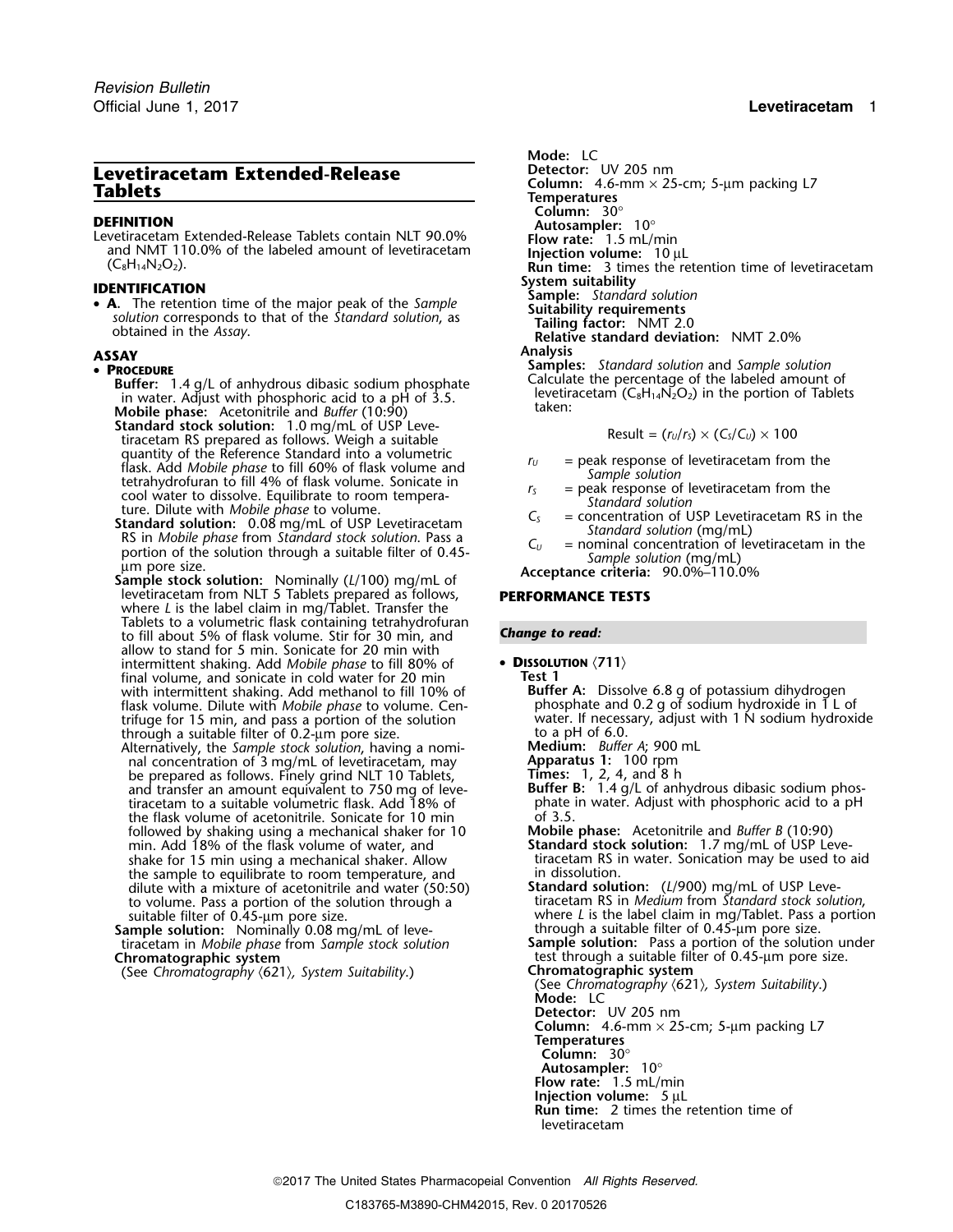**Suitability requirements<br>Tailing factor: NMT 2.0** 

**Samples:** *Standard solution* and *Sample solution* (See *Chrom* Calculate the concentration, *C<sub>i</sub>*, of levetiracetam **Suitable Mode:** LC Calculate the concentration,  $C_i$  of levetiracetam **Mode:** LC **Mode:** LC **Mode:** LC **C**<sub>8</sub>H<sub>14</sub>N<sub>2</sub>O<sub>2</sub>) in *Medium* (mg/mL) after time point *i*: **Detector:** UV 235 nm  $(C_8H_{14}N_2O_2)$  in *Medium* (mg/mL) after time point *i*:

$$
Result_i = (r_U/r_S) \times C_S
$$

- 
- 
- 

Calculate the percentage of the labeled amount of levetiracetam levetiracetam  $(C_8H_{14}N_2O_2)$  dissolved at each time **System suitability**<br>point (*i*): **System suitability** 

$$
Result_1 = C_1 \times V \times (1/L) \times 100
$$

Result<sub>2</sub> = 
$$
[(C_2 \times V) + (C_1 \times V_3)] \times (1/l) \times 100
$$
 replicate injections

$$
Result_3 = \{ (C_3 \times V) + [(C_2 + C_1) \times V_5] \} \times (1/L) \times 100
$$

$$
Result_4 = \{(C_4 \times V) + [(C_3 + C_2 + C_1) \times V_5] \} \times (1/L) \times
$$
\n
$$
Result_4 = (r_0/r_5) \times C_5
$$
\n
$$
Result_5 = (r_1/r_5) \times C_5
$$

- $C_i$  = concentration of levetiracetam in the portion  $C_5$  = peak response from the *Standard solution* of sample withdrawn at the specified time  $C_5$  = concentration of the *Standard solution* of sample withdrawn at the specified time *C<sub>S</sub>* = concentration point (mg/mL)
- point (mg/mL)<br>= volume of *Medium*, 900 mL
- 
- *<sup>V</sup>* point (*i*): *<sup>S</sup>* = volume of the *Sample solution* withdrawn at each time point and replaced with *Medium* (mL)  $\qquad \qquad \mathsf{Result_1 = C_1 \times V \times (1/l) \times 100}$

**Tolerances:** See *Table 1*.

|--|--|

|                                                                                     | <b>Amount Dissolved</b>         |                                 |             |                   |  |
|-------------------------------------------------------------------------------------|---------------------------------|---------------------------------|-------------|-------------------|--|
| Result <sub>3</sub> = $({C_3} \times [V - (2 \times V_5))]$ +<br>$(1/L) \times 100$ | 750 mg/<br><b>Tablet</b><br>(%) | 500 mg/<br><b>Tablet</b><br>(%) | Time<br>(h) | <b>Time Point</b> |  |
| Result <sub>4</sub> = $({C_4} \times [V - (3 \times V_s)]) + [0, 0]$                | $33 - 53$                       | $25 - 45$                       |             |                   |  |
| $\vec{x}$ (1/L) $\vec{x}$ 100                                                       | $45 - 65$                       | $45 - 65$                       |             |                   |  |
|                                                                                     | $65 - 85$                       | 60–80                           |             |                   |  |
| $=$ concentration of levetiraceta<br>tha nastan af complaint                        | <b>NLT 80</b>                   | <b>NLT 80</b>                   |             |                   |  |

The percentages of the labeled amount of leve-<br>tiracetam (C<sub>8</sub>H<sub>14</sub>N<sub>2</sub>O<sub>2</sub>), dissolved at the times speci-<br>fied, conform to Dissolution (711), Acceptance Table<br>2.<br>**Test 2:** If the product complies with this procedure,<br>th

*2.*

- **Buffer A:** Dissolve 6.8 g of potassium dihydrogen **Table 2**
- 
- 

**Mobile phase:** Acetonitrile and *Buffer B* (5:95). Adjust with phosphoric acid to a pH of 2.0.

**System suitability**<br>**Standard solution**<br>**Standard solution**<br>**Standard solution**<br>**Standard solution**<br>**Standard Standard Solution**<br>**Standard Standard Standard Standard Standard Standard Standard Standard Standard Standard S** tiracetam RS in *Medium*, where *L* is the label claim in mg/Tablet **Tailing factor:** NMT 2.0 **Sample solution:** Pass a portion of the solution under **Relative standard deviation:** NMT 2.0% test through a suitable filter of 0.45-µm pore size. Analysis<br>**Samples:** Standard solution and Sample solution **Chromatographic system** (See Chromatography  $(621)$ , System Suitability.) **Columns** Guard:  $4.6$ -mm  $\times$  1-cm,  $4.6$ -mm  $\times$  2-cm, or  $4.0$ mm  $\times$  2-cm; 5-µm packing L1  $r_U$  = peak response from the *Sample solution*<br>  $r_S$  = peak response from the *Standard solution*<br> **Analytical:** 4.6-mm × 5-cm; 5-µm packing L1<br> **Flow rate:** 0.8 mL/min  $r_s$  = peak response from the *Standard solution* **Flow rate:** 0.8 mL/min *C<sub>S</sub>* = concentration of the *Standard solution* **Injection volume:** 10 µL (mg/mL) **Instandant injection volume:** 10 µL **Run time:** 2 times the retention time of  $\delta$ ample: *Standard solution*<br>Suitability requirements  $(T/L) \times 100$  **Tailing factor:** NMT 2.0 **Relative standard deviation:** NMT 1.5% for five **Samples:** *Standard solution* and *Sample solution* Calculate the concentration,  $C_i$ , of levetiracetam (C8H14N2O2) in *Medium* (mg/mL) after time point *i*:

Result<sub>i</sub> = 
$$
(r_v/r_s) \times C_s
$$

 $r_U$  = peak response from the *Sample solution*<br> $r_S$  = peak response from the *Standard solution* 

*V* = volume of *Medium*, 900 mL Calculate the percentage of the labeled amount of the labeled amount of the labeled amount of the labeled amount of the labeled amount of the labeled amount of the labeled amount of the lab *L* = label claim (mg/Tablet)<br>  $V_s$  = volume of the *Sample solution* withdrawn at point (*i*):<br>
point (*i*):

$$
Result_1 = C_1 \times V \times (1/L) \times 100
$$

 $Result_2 = \{ [C_2 \times (V - V_5)] + (C_1 \times V_5) \} \times (1/L) \times 100$ 

| Amount Dis solved | 750 mg/1 | Result <sub>3</sub> = ( $\{C_3 \times [V - (2 \times V_3)]\} + [(C_2 + C_1) \times V_3] \times$ |
|-------------------|----------|-------------------------------------------------------------------------------------------------|
| ng/1              | 750 mg/1 | Result <sub>3</sub> = ( $\{C_3 \times [V - (2 \times V_3)]\} + [(C_2 + C_1) \times V_3] \times$ |

1 1 25–45 33–53 Result $4 = ({C_4} \times [V - (3 \times V_5))] + [C_3 + C_2 + C_1) \times V_5]$ 

- $C_i$  = concentration of levetiracetam in *Medium* in the portion of sample withdrawn at time<br>point  $i$  (mg/mL)
- 
- 
- 

| phosphate and 0.2 g of sodium hydroxide in 1 L of                                                          |                   |             | <b>Amount Dissolved</b>  |                                 |  |
|------------------------------------------------------------------------------------------------------------|-------------------|-------------|--------------------------|---------------------------------|--|
| water. If necessary, adjust with 1 N sodium hydroxide<br>to a pH of $6.0$ .<br>Medium: Buffer A; 900 mL    | <b>Time Point</b> | Time<br>(h) | 500 mg/<br>Tablet<br>(%) | 750 mg/<br><b>Tablet</b><br>(%) |  |
| Apparatus 1: 100 rpm<br><b>Times:</b> 1, 2, 4, and 8 h<br>Buffer B: 2.82 g/L of potassium dihydrogen phos- |                   |             | $22 - 42$                | $16 - 36$                       |  |
|                                                                                                            |                   |             | $39 - 59$                | $30 - 50$                       |  |
| phate in water                                                                                             |                   |             | $62 - 82$                | $50 - 70$                       |  |
| <b>Mobile phase:</b> Acetonitrile and <i>Buffer B</i> (5:95). Adjust                                       |                   |             | <b>NLT 80</b>            | <b>NLT 80</b>                   |  |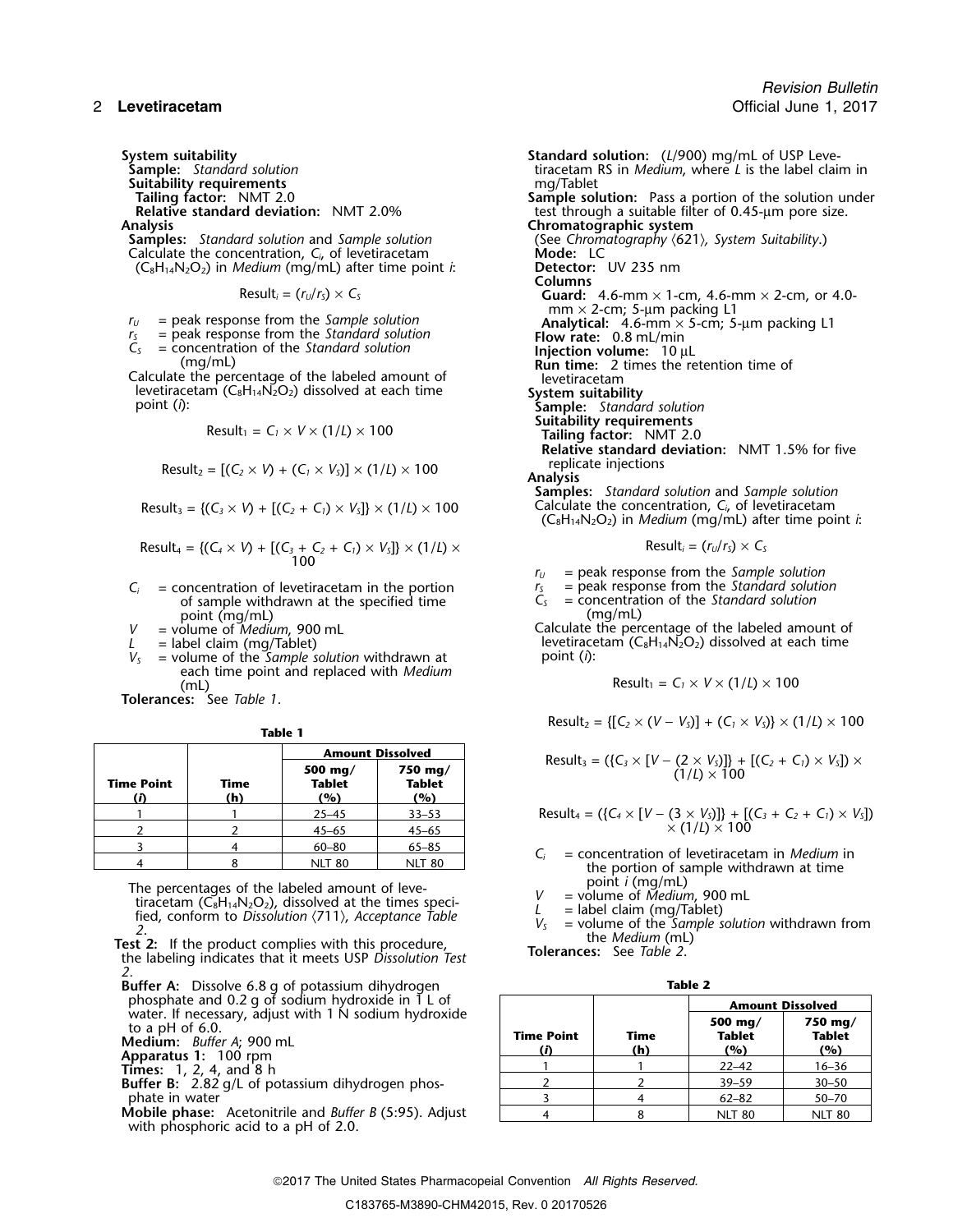The percentages of the labeled amount of leve- **Tolerances:** See *Table 3*. tiracetam ( $\check{C_8}H_{14}N_2O_2$ ), dissolved at the times specified, conform to *Dissolution*  $\langle 711 \rangle$ , *Acceptance Table* **Table** 3 **Test 3:** If the product complies with this procedure, the labeling indicates that it meets USP Dissolution Test **Buffer A:** Dissolve 6.8 g of •potassium dihydrogen **(***i***) (***i***) (***b***) (***%***) (***%***) (***%***) (***8***<sup>1-Oct-2016) and 0.5 g of sodium hydroxide <b>by and 1.0** in (*2*) (*8*<sup>1</sup> (*8*<sup>1</sup> (*8*<sup>216</sup> (*8*<sup>216</sup> (*8*<sup>216</sup> (*8*<sup>216</sup> (*8*<sup></sup></sup> in 1 L of water. Adjust to a pH of 6.0.<br>**Medium:** *Buffer A*; 900 mL Apparatus 1: 100 rpm<br> **Times:** 1, 2, 4, and 8 h<br> **Buffer B:** 7.8 g/L of •monobasic sodium phosphate 3 4 78–98 70–90 1-Oct-2016) dihydrate<sub>• (RB 1-Oct-2016)</sub> in water. Adjust with sodium  $\begin{array}{|c|c|c|c|c|c|}\hline A& 8& \text{NLT 80}& \text{NLT 80}& \text{NLT 80}& \text{NLT 80} \\\hline \end{array}$ **Mobile phase:** Acetonitrile and *Buffer B* (15:85) **Standard solution:** (*L*/900) mg/mL of USP Leve-<br>tiracetam RS in *Medium*, where *L* is the label claim in tiracetam (C<sub>8</sub>H<sub>14</sub>N<sub>2</sub>O<sub>2</sub>), dissolved at the times specitiracetam RS in *Medium*, where *L* is the label claim in mg/Tablet fied, conform to *Dissolution* 〈711〉, *Acceptance Table* **Sample solution:** Centrifuge a portion of the solution under test. under test.<br> **Chromatographic system**<br> **Chromatographic system Test 4:** If the product complies with this procedure,<br>
the labeling indicates that it meets USP Dissolution 1 (See *Chromatography* 〈621〉*, System Suitability*.) *4.* **Mode:** LC **Buffer:** 6.8 g/L of monobasic potassium phosphate in<br>**Detector:** UV 220 nm **Buffer:** 6.8 g/L of monobasic potassium phosphate in **Column:** 4.6-mm × 15-cm; 5-μm packing L1<br>**Column temperature:** 30°

**Flow rate:** 1.5 mL/min

levetiracetam<br>System suitability

**Column efficiency:** NLT 1500 theoretical plates known volumers and and remaining remaining remaining filtrate quantitative dual the remaining remaining filtrate quantitative standard deviation: NMT 2.0% for six and medium **Relative standard deviation:** NMT 2.0% for six replicate injections **Blank:** *Medium*

**Samples:** *Standard solution* and *Sample solution* **Mode:** UV<br>
Calculate the concentration. C. of levetiracetam **Analytical wavelength:** 210 nm Calculate the concentration, *C<sub>i</sub>*, of levetiracetam **Analytical Manalytical Wavelength:** 2010<br>C<sub>e</sub>H<sub>14</sub>N<sub>2</sub>O<sub>2</sub>) in *Medium* (mg/ml) after time point *i* (C8H14N2O2) in *Medium* (mg/mL) after time point *i*: **Analysis**

*<sup>r</sup><sup>U</sup>* = peak response from the *Sample solution*

- $r<sub>S</sub>$  = peak response from the *Standard solution*  $\tilde{C}_s$  = concentration of USP Levetiracetam RS in the
- *Standard solution* (mg/mL)  $A_U$  = absorbance of the *Sample solution*<br>  $A_S$  = absorbance of the *Standard solution*<br>  $A_S$  = absorbance of the *Standard solution* Calculate the percentage of the labeled amount of  $A_5$  = absorbance of the *Standard solution*<br>levetiracetam (C<sub>8</sub>H<sub>14</sub>N<sub>2</sub>O<sub>2</sub>) dissolved at each time  $C_5$  = concentration of the *Standard solution* levetiracetam (C<sub>8</sub>H<sub>14</sub>N<sub>2</sub>O<sub>2</sub>) dissolved at each time  $C_5$  = concentrat point (*i*):  $(mq/mL)$ point (*i*): (mg/mL)

$$
Result_1 = C_1 \times V \times (1/L) \times 100
$$

$$
Result_2 = \{ [C_2 \times (V - V_5)] + (C_1 \times V_5) \} \times (1/L) \times 100
$$
\n
$$
Result_1 = C_1 \times V \times (1/L) \times 100
$$

Result<sub>3</sub> = (
$$
\{C_3 \times [V - (2 \times V_5)]\} + [(C_2 + C_1) \times V_5] \times
$$
  
\n $(1/L) \times 100$   
\nResult<sub>2</sub> =  $[(C_2 \times V) + (C_1 \times V_5)] \times (1/L) \times 100$ 

$$
Result_4 = (\{C_4 \times [V - (3 \times V_5)]\} + [(C_3 + C_2 + C_1) \times V_5]) \times (1/L) \times 100
$$

- $C_i$  = concentration of levetiracetam in *Medium* in the portion of sample withdrawn at time point  $i$  (mq/mL)
- 

 $L =$  label claim (mg/Tablet)<br>V<sub>2</sub> = volume of the *Sample solution* withdrawn from  $V =$  volume of *Medium*, 900 mL  $V =$  volume of the *Sample solution* withdrawn from  $V =$  the *Medium* (ml) the *Medium* (mL)  $L =$  label claim (mg/Tablet)

| la | ۱<br>o |  |
|----|--------|--|
|    |        |  |

|                                         |                    | <b>Amount Dissolved</b>         |                                 |                                                                  |  |  |  |
|-----------------------------------------|--------------------|---------------------------------|---------------------------------|------------------------------------------------------------------|--|--|--|
| Time<br><b>Point</b><br>$\ddot{\Omega}$ | <b>Time</b><br>(h) | 500 mg/<br><b>Tablet</b><br>(%) | 750 mg/<br><b>Tablet</b><br>(%) | 1000 mg/<br><b>Tablet</b><br>$(9/0) \bullet$ (RB 1-Oct-<br>2016) |  |  |  |
|                                         |                    | $42 - 62$                       | $35 - 55$                       | $35-55$ $\bullet$ $(RB)$<br>1-Oct-2016)                          |  |  |  |
|                                         |                    | $59 - 79$                       | $50 - 70$                       | $50-70$ $\bullet$ (RB<br>1-Oct-2016)                             |  |  |  |
|                                         | 4                  | 78-98                           | $70 - 90$                       | $\bullet$ 70–90 $\bullet$ <sub>(RB</sub><br>1-Oct-2016)          |  |  |  |
|                                         | 8                  | <b>NLT 80</b>                   | <b>NLT 80</b>                   | NLT 80 $_{CRB}$<br>1-Oct-2016)                                   |  |  |  |

**Chromatographic system** the labeling indicates that it meets USP *Dissolution Test*

water. Adjust with sodium hydroxide to a pH of 6.0.

**Medium:** *Buffer*, 900 mL<br>**Apparatus 1:** 100 rpm<br>**Times:** 1, 2, 4, and 8 h

- **Injection volume:** 10 µL **Standard solution:** (*L*/900) mg/mL of USP Leve-<br>**Run time:** 2 times the retention time of the state of tracetam RS in *Medium*, where *L* is the label clair tiracetam RS in *Medium*, where *L* is the label claim in mg/Tablet
- **Sample solution:** Pass a suitability **Sample solution:** Pass a suitable portion of the solu-<br>**Sample:** Standard solution **Sample:** Standard solution of the solu-**Sample:** *Standard solution*<br> **Sample:** *Standard solution*<br> **Suitability requirements**<br> **Suitability requirements**<br> **Suitability requirements** pore size. Discard the first 3 mL of the filtrate. Dilute a known volume of the remaining filtrate quantitatively

**Instrumental conditions**<br>Mode: UV

**Samples:** *Standard solution* and *Sample solution* Result<sub>i</sub> =  $(r<sub>U</sub>/r<sub>S</sub>) \times C_s$  Calculate the concentration,  $C_i$ , of levetiracetam (C8H14N2O2) in *Medium* (mg/mL) after time point *i*:

$$
Result_i = (A_U/A_S) \times C_S
$$

- 
- 

Calculate the percentage of the labeled amount of  $R(T/L) \times 100$  levetiracetam (C<sub>8</sub>H<sub>14</sub>N<sub>2</sub>O<sub>2</sub>) dissolved at each time point (*i*):

$$
Result_1 = C_1 \times V \times (1/L) \times 100
$$

Result<sub>2</sub> = 
$$
[(C_2 \times V) + (C_1 \times V_5)] \times (1/L) \times 100
$$

 $Result_3 = \{ (C_3 \times V) + [(C_2 + C_1) \times V_5] \} \times (1/L) \times 100$ 

$$
Result_4 = \{(C_4 \times V) + [(C_3 + C_2 + C_1) \times V_5]\} \times (1/L) \times
$$

- point *i* (mg/mL)  $C_i$  = concentration of levetiracetam in the portion = volume of *Medium*, 900 mL of sample withdrawn at the specified time *V* = volume of *Medium*, 900 mL<br> *L* = label claim (mg/Tablet) **by** a set of sample withdrawn at the specified time
	-
	-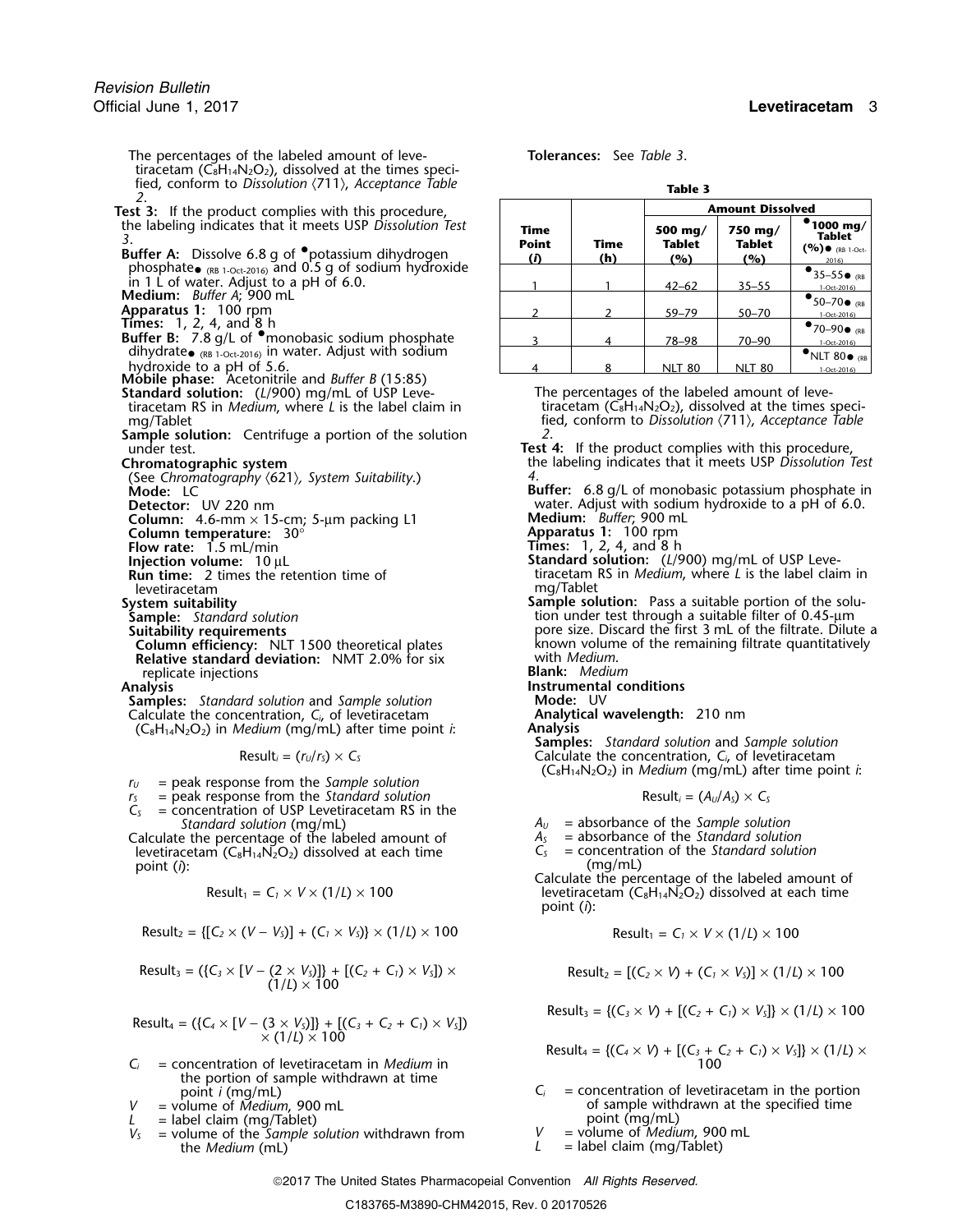$V_s$  = volume of the *Sample solution* withdrawn at  $V_s$  = peak response from the *Standard solution* each time point and replaced with *Medium*  $C_s$  = concentration of USP Levetiracetam RS in each time point and replaced with *Medium*  $\tilde{C}_s$  = concentration of USP Levetiracetam RS in the  $\tilde{C}_s$  = concentration of USP Levetiracetam RS in the  $\tilde{C}_s$ (mL) *Standard solution* (mg/mL)

| a | DI | œ |  |
|---|----|---|--|

|                   |             | <b>Amount Dissolved</b>         |                          |                   | Table 5     |                           |  |
|-------------------|-------------|---------------------------------|--------------------------|-------------------|-------------|---------------------------|--|
| <b>Time Point</b> | Time<br>(h) | 500 mg/<br><b>Tablet</b><br>(%) | 750 mg/<br>Tablet<br>(%) | <b>Time Point</b> | Time<br>(h) | <b>Amount Diss</b><br>(%) |  |
|                   |             | $22 - 42$                       | $16 - 36$                |                   |             | <b>NMT 40</b>             |  |
|                   |             | $39 - 59$                       | $30 - 50$                |                   |             | $55 - 80$                 |  |
|                   |             | $62 - 82$                       | $50 - 70$                |                   |             | <b>NLT 75</b>             |  |
|                   |             | <b>NLT 80</b>                   | <b>NLT 80</b>            |                   |             | <b>NLT 85</b>             |  |

The percentages of the labeled amount of leve-<br>tiracetam (C<sub>8</sub>H<sub>14</sub>N<sub>2</sub>O<sub>2</sub>), dissolved at the times speci-<br>tiracetam (C<sub>8</sub>H<sub>14</sub>N<sub>2</sub>O<sub>2</sub>), dissolved at the times specitiracetam ( $\tilde{C}_8H_{14}N_2O_2$ ), dissolved at the times specified, conform to *Dissolution*  $\langle 711 \rangle$ , *Acceptance Table 2 2*. .

the labeling indicates that it meets USP *Dissolution Test* the labeling indicates that it meets USP *Dissolution Test 5 6*. .

basic potassium phosphate in water. Adjust with sodium hydroxide to a pH of 6.0.); 900 mL

**Times:** 1, 4, 8, and 12 h **Apparatus 1:** 100 rpm

**Buffer:** 2.7 g/L of monobasic potassium phosphate in **Times:** 1, 2, 4, and 8 h water: 2.7 g/L of monobasic potassium phosphate in **Times:** 1, 2, 4, and 8 h<br>Weble phase: Acetonitrile and water (10:90)

**Standard stock solution:** 2.8 mg/mL of USP Leve- RS in *Medium* prepared as follows. Transfer a suitable volution<br>-tiracetam RS in *Medium* prepared as follows. Transfer quantity of USP Levetiracetam RS to a suitable volu a suitable quantity of USP Levetiracetam RS to a suita-<br>ble volumetric flask. Dissolve in 20% of the flask volume of methanol. Dilute with *Medium* for NLT 5 min. Dilute with *Medium* to volume. to volume.

tiracetam RS in *Medium* from *Standard stock solution*, val, withdraw a known volume of the solution from

**Sample solution:** At each time point withdraw 1 mL solution under the solution under test, and pass it through a suitaof the solution under test, and pass it through a suita-<br>ble filter of 0.45-um pore size.<br>**Chromatographic system** ble filter of 0.45-µm pore size. **Chromatographic system**

(See *Chromatography* 〈621〉*, System Suitability*.) **Mode:** LC

**Column:** 4.6-mm × 15-cm; 5-µm packing L11 **Flow rate:** 1 mL/min

- 
- 

levetiracetam levetiracetam

- 
- **System suitability**<br> **Sample:** Standard solution<br> **Sample:** Standard solution **Sample:** *Standard solution* **Sample:** *Standard solution*
- **Suitability requirements Suitability requirements**

**Column efficiency:** NLT 4000 theoretical plates **Tailing factor:** NMT 2.0 **Tailing factor:** NMT 1.5 **Relative standard deviation:** NMT 2.0%

**Relative standard deviation:** NMT 2.0% for five **Analysis**

Calculate the percentage of the labeled amount of<br>
levetiracetam (C<sub>8</sub>H<sub>14</sub>N<sub>2</sub>O<sub>2</sub>) dissolved in *Medium*<br>
(mg/mL) after time point *i*:

Result<sub>i</sub> = 
$$
(r_v/r_s) \times C_s \times V \times (1/L) \times 100
$$

 $r_U$  = peak response from the *Sample solution*  $(mg/mL)$ 

**Tolerances:** See *Table 4*. *V* = volume of *Medium*, 900 mL

 $L =$  label claim (mg/Tablet)

**Tolerances:** See *Table 5*.

| ۰.<br>M<br>۰.<br>× | v<br>v. |
|--------------------|---------|
|--------------------|---------|

|            |                    | 500 mg/              | 750 mg/              |  |                   |             |                                |
|------------|--------------------|----------------------|----------------------|--|-------------------|-------------|--------------------------------|
| Time Point | <b>Time</b><br>(h) | <b>Tablet</b><br>(%) | <b>Tablet</b><br>(%) |  | <b>Time Point</b> | Time<br>(h) | <b>Amount Dissolved</b><br>(%) |
|            |                    | $22 - 42$            | 16–36                |  |                   |             | <b>NMT 40</b>                  |
|            |                    | $39 - 59$            | $30 - 50$            |  |                   |             | $55 - 80$                      |
|            |                    | $62 - 82$            | $50 - 70$            |  |                   |             | <b>NLT 75</b>                  |
|            |                    | NIIT RO              | NIT 80               |  |                   |             | <b>NLT 85</b>                  |

fied, conform to *Dissolution*  $\langle 711 \rangle$ , *Acceptance Table* 

**Test 5:** If the product complies with this procedure,<br>In the labeling indicates that it meets USP Dissolution Test<br>In the labeling indicates that it meets USP Dissolution Test

- **Medium:** pH 6.0 phosphate buffer (6.8 g/L of mono-<br>basic potassium phosphate in water. Adjust with so-<br>sic sodium phosphate, and 0.23 g of sodium hydroxide in 1 L of water. Adjust with sodium hydroxide or phosphoric acid to a pH of 6.0.); 900 mL **Apparatus 1:** 100 rpm <sup>p</sup>hosphoric acid to a pH of 6.0.); 900 mL
	-
	-
- **Mobile phase:** Acetonitrile and *Buffer* (10:90) **Standard solution:** 0.5 mg/mL of USP Levetiracetam tiracetam RS in *Medium* prepared as follows. Transfer<br>a suitable quantity of USP Levetiracetam RS to a suita-<br>metric flask. Add 4% of the flask volume of methanol and 60% of the flask volume of the *Medium*. Sonicate
- **Standard solution: Sample solution:** At the end of specified time inter- (*L*/900) mg/mL of USP Levewhere *L* is the label claim in mg/Tablet the dissolution vessel. Pass a suitable portion of the dissolution vessel. Pass a suitable portion of the dissolution vessel. Pass a suitable portion of the solution: At each time

(See Chromatography  $\langle 621 \rangle$ , System Suitability.)<br>**Mode:** LC

- **Detector:** UV 230 nm
- **Detector:** UV 220 nm<br> **Detector:** UV 220 nm<br> **Column:** 4.6-mm × 15-cm: 5-um packing L11 **Column temperature:** 30°
	-
	- **Flow rate:** 0.9 mL/min
- **Injection volume:**<sup>10</sup> <sup>µ</sup><sup>L</sup> **Injection volume:**<sup>10</sup> <sup>µ</sup><sup>L</sup>
- **Run time:** 2 times the retention time of 2 times the retention time of
	-
	-
	-
	- -
	-
- replicate injections **Samples:** *Standard solution* and *Sample solution*<br>Calculate the concentration, *C<sub>i</sub>*, of levetiracetam **Analysis** Calculate the concentration, *C<sup>i</sup>*, of levetiracetam **Samples:** *Standard solution* and *Sample solution* (C<sub>8</sub>H<sub>14</sub>N<sub>2</sub>O<sub>2</sub>) in *Medium* (mg/mL) after time point *i*:

- $r_U$  = peak response from the *Sample solution*
- $r_s$  = peak response from the Standard solution<br> $C_s$  = concentration of the Standard solution
-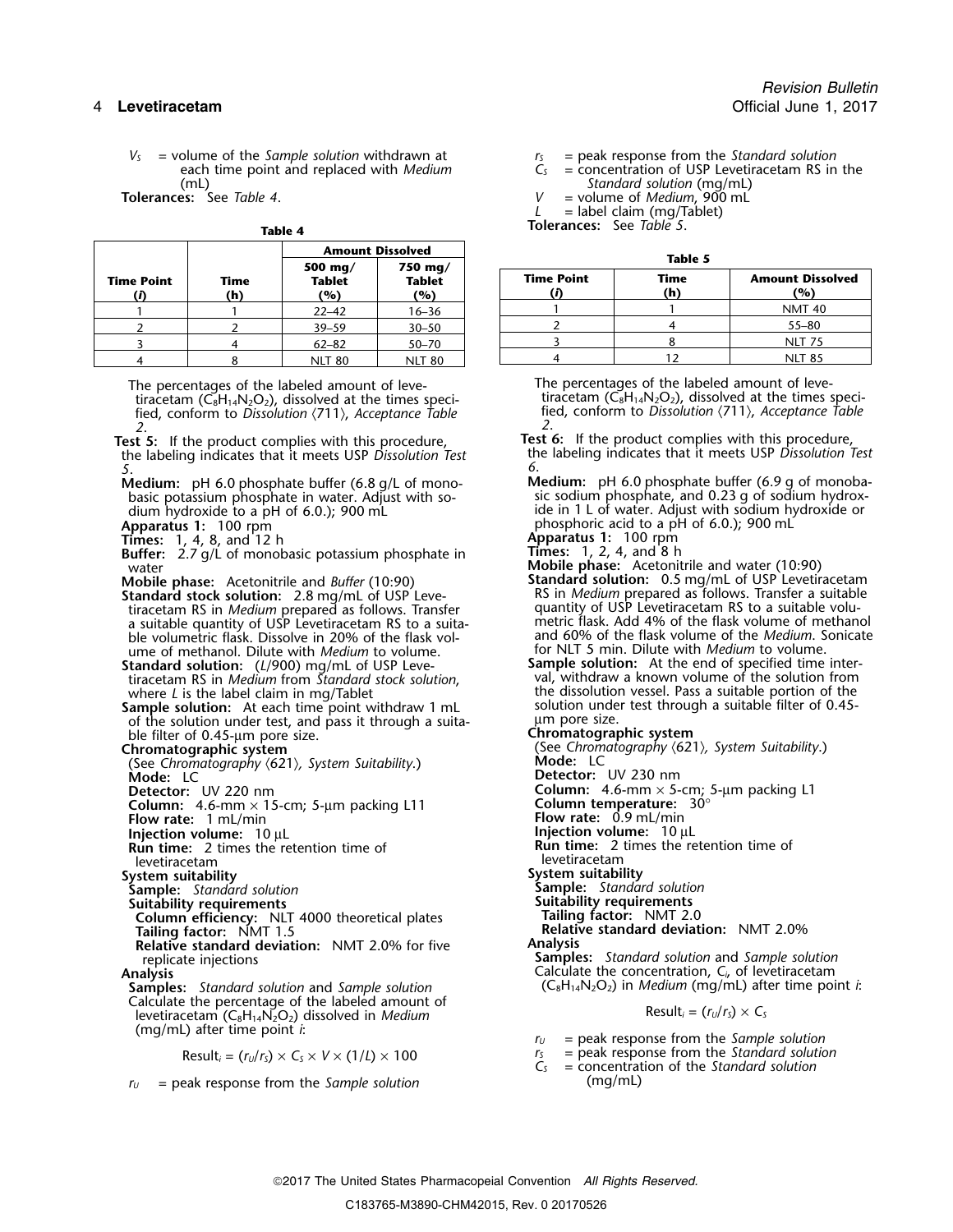Calculate the percentage of the labeled amount of **System suitability**<br>levetiracetam (C<sub>8</sub>H<sub>14</sub>N<sub>2</sub>O<sub>2</sub>) dissolved at each time **Sample:** Standard solution levetiracetam  $(C_8H_{14}N_2O_2)$  dissolved at each time point (*i*):

$$
Result_1 = C_1 \times V \times (1/L) \times 100
$$

$$
Result_2 = \{ [C_2 \times (V - V_5)] + (C_1 \times V_5) \} \times (1/L) \times 100
$$

$$
Result_3 = (\{C_3 \times [V - (2 \times V_5)]\} + [(C_2 + C_1) \times V_5]) \times
$$
\n
$$
Result_3 = (r_0/r_5) \times D \times C_5
$$
\n
$$
Result_4 = (r_0/r_5) \times D \times C_5
$$

$$
Result_4 = (\{C_4 \times [V - (3 \times V_5)]\} + [(C_3 + C_2 + C_1) \times V_5])
$$
  
 
$$
\times (1/L) \times 100
$$

- $C_i$  = concentration of levetiracetam in *Medium* in (mg/mL)<br>the portion of sample withdrawn at time<br>point *i* (mg/mL)<br> $V$  = volume of *Medium*, 900 mL and time<br>point *i* (ng/mL)<br>point (*i*):
- 
- 
- $L =$  label claim (mg/Tablet)<br> $V_s =$  volume of the *Sample solution* withdrawn from the solution under test (mL)<br>Tolerances: See Table 6.

| M<br>٠ |  |
|--------|--|
|--------|--|

| <b>Time Point</b> | Time<br>'n | <b>Amount Dissolved</b><br>(%) |
|-------------------|------------|--------------------------------|
|                   |            | $25 - 45$                      |
|                   |            | $45 - 65$                      |
|                   |            | $60 - 80$                      |
|                   |            |                                |

The percentages of the labeled amount of leve-<br>tiracetam (C<sub>8</sub>H<sub>14</sub>N<sub>2</sub>O<sub>2</sub>), dissolved at the times speci-<br>fied, conform to Dissolution  $\langle 711 \rangle$ , Acceptance Table<br>**Tolerances:** See Table 7. *2*.

**•.Test 7:** If the product complies with this procedure, **Table 7** the labeling indicates that it meets USP Dissolution Test

- 
- 

- 
- (RB 1-Apr-2016) **Standard solution:** 0.55 mg/mL of USP Levetiracetam **•.Test 8:** If the product complies with this procedure, RS in •.*Medium*. RS in *Medium.* <sub>(ERR 1-Feb-2017)</sub>. Sonication may be used to aid in dissolution. *8*.
- **Sample solution:** Pass a suitable portion of the solu-<br>
tion under test through a suitable filter of 0.45-µm lows. Dissolve 6.8 g of monobasic potassium phos-<br>
pore size. Discard the first 5 mL. Dilute a suitable vol-<br>
ph

- 
- 
- 
- 
- 
- 
- levetiracetam mg/Tablet. Sonicate to dissolve as needed.

point (*i*): **Suitability requirements Tailing factor:** NMT 2.0 **Relative standard deviation:** NMT 2.0% Analysis<br>Samples: Standard solution and Sample solution Calculate the concentration,  $C_i$ , of levetiracetam  $(C_8H_{14}N_2O_2)$  in *Medium* (mg/mL) after time point *i*:

$$
Result_i = (r_U/r_S) \times D \times C_S
$$

 $r_U$  = peak response from the *Sample solution*<br> $r_S$  = peak response from the *Standard solution* 

 $r_s$  = peak response from the Standard solut<br>  $D =$  dilution factor, as needed<br>  $C_s =$  concentration of the Standard solution

$$
Result_1 = C_1 \times V \times (1/L) \times 100
$$

 $\text{Result}_2 = C_2 \times V \times (1/L) \times 100 + \text{Result}_1$ 

 $Result_3 = C_3 \times V \times (1/L) \times 100 + Result_2$ 

 $Result_4 = C_4 \times V \times (1/L) \times 100 + Result_3$ 

 $C_i$  = concentration of levetiracetam in the portion of sample withdrawn at the specified time point (mg/mL)  $V$  = volume of *Medium*, 230 mL

| the labeling indicates that it meets USP Dissolution Test                                                       |                         |             | <b>Amount Dissolved</b>                        |                                 |
|-----------------------------------------------------------------------------------------------------------------|-------------------------|-------------|------------------------------------------------|---------------------------------|
| Medium: Acetate buffer, pH 4.5, prepared as follows.<br>Dissolve 3.0 q of sodium acetate in 1 L of water and    | <b>Time Point</b><br>(D | Time<br>(h) | 500 mg/<br>Tablet<br>(%)                       | 750 mg/<br><b>Tablet</b><br>(%) |
| add 1.4 mL of glacial acetic acid. Adjust with 5 N so-<br>dium hydroxide or glacial acetic acid to a pH of 4.5; |                         |             | $15 - 35$                                      | $10 - 30$                       |
| 230 mL.                                                                                                         |                         |             | $30 - 50$                                      | $25 - 45$                       |
| Apparatus 3: 15 dips per min, with suitable screens                                                             |                         |             | $50 - 75$                                      | $45 - 70$                       |
| Times                                                                                                           |                         |             | <b>NLT 80</b>                                  |                                 |
| For 500-mg Tablets: $1, 2, 4$ , and 8 h                                                                         |                         | 10          |                                                | <b>NLT 80</b>                   |
| For 750-mg Tablets: 1, 2, 4, and 10 h<br>Buffer: 13.6 g/L of monobasic potassium phosphate                      |                         |             | The percentages of the labeled amount of leve- |                                 |

in water. Adjust with 5 N sodium hydroxide to a pH<br>of 6.0.<br>Mobile phase: Methanol and *Buffer* (15:85)<br>Standard solution: 0.55 mg/mL of USP Levetiracetam<br>Standard solution: 0.55 mg/mL of USP Levetiracetam<br>Pest 8: If the p

the labeling indicates that it meets USP Dissolution Test

- 
- 
- pore size. Discard the first 5 mL. Dilute a suitable volume in 1 L of water. Adjust with 10 N sodium hy-<br>
chromatographic system<br>
Chromatography (621), System Suitability.)<br>
Chromatography (621), System Suitability.)<br>
Colu
	-

2017 The United States Pharmacopeial Convention *All Rights Reserved.*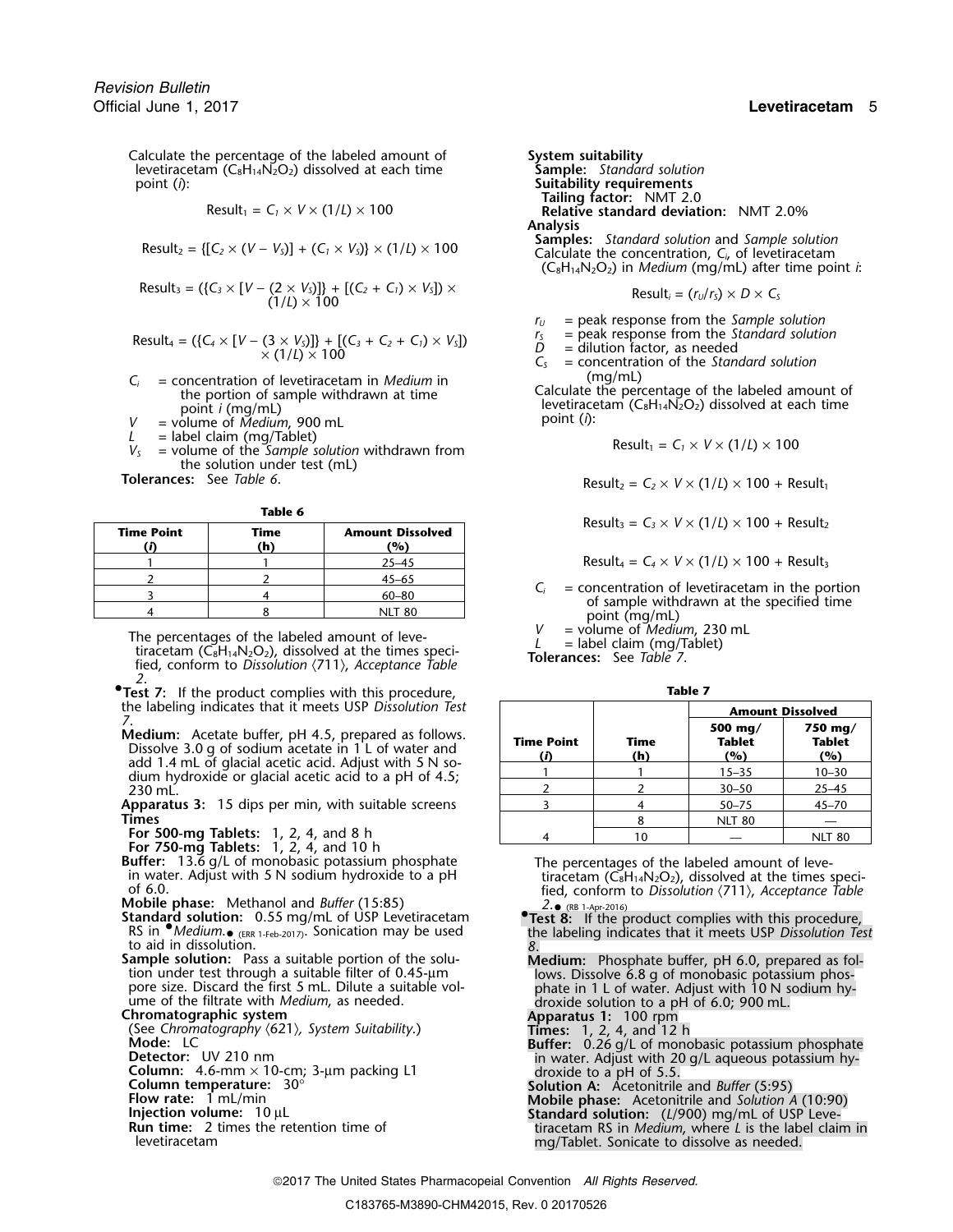**Sample solution:** Pass a portion of the solution under **IMPURITIES**<br>test through a suitable filter of 0.45-um pore size. **• ORGANIC IMPURITIES** test through a suitable filter of 0.45-µm pore size.<br>**Chromatographic system** 

(See Chromatography  $\langle 621 \rangle$ , System Suitability.) (Mode: LC **Mode:** LC **Diluent:** Acetonitrile and *Solution A* (5:95)<br> **Detector:** UV 220 nm

**Injection volume:** 5 µL<br>**Run time:** NLT 1.6 times the retention time of

**Samples:** *Standard solution* and *Sample solution* Calculate the concentration, C<sub>i</sub>, of levetiracetam

$$
Result_1 = C_1 \times V \times (1/L) \times 100
$$

Result<sub>2</sub> = {[
$$
C_2 \times (V - V_s)
$$
] + ( $C_1 \times V_s$ )}  $\times$  (1/ $L$ )  $\times$  100

Result<sub>3</sub> = (
$$
{C_3 \times [V - (2 \times V_3)]} + [(C_2 + C_1) \times V_3] \times (1/L) \times 100
$$

Result<sub>4</sub> = (
$$
{C_4 \times [V - (3 \times V_5)]} + [(C_3 + C_2 + C_1) \times V_5]
$$
)  
× (1/L) × 100

 $C_i$  = concentration of levetiracetam in the portion<br>
of sample withdrawn at time point *i*<br>
(mg/mL)<br>  $V$  = volume of *Medium*, 900 mL<br>
= label claim (mg/Tablet)<br>  $\begin{array}{ccc}\nV & = & 205 \text{ nm} \\
& - & 25 \text{ cm} \\
& - & 25 \text{ cm} \\
& - & 4.6 - \text{$ 

= volume of *Medium*, 900 mL<br>= label claim (mg/Tablet)

 $V_s$  = volume of the *Sample solution* withdrawn from **Temperatures** the *Medium* (mL) **Column:** 30°

**Tolerances:** See *Table 8*. **Autosampler:** 10°

| ш<br>п | ٠ |  |  |
|--------|---|--|--|
|        |   |  |  |

| <b>Time Point</b><br><b>Time</b> |  | <b>Amount Dissolved</b> |  |  |
|----------------------------------|--|-------------------------|--|--|
|                                  |  | (°)                     |  |  |
|                                  |  | $25 - 45$               |  |  |
|                                  |  | $40 - 60$               |  |  |
|                                  |  | $55 - 75$               |  |  |
|                                  |  | INI I                   |  |  |

The percentages of the labeled amount of leve- **Relative Relative**<br>**Relative standard deviation:** Network **Standard Standard Standard Standard** tiracetam (C<sub>8</sub>H<sub>14</sub>N<sub>2</sub>O<sub>2</sub>), dissolved at the times speci- *solution*<br>fied conform to Dissolution (711) Accentance Table **Analysis** fied, conform to *Dissolution* 〈711〉, *Acceptance Table* **Analysis**

tion product in the portion of Tablets taken:

**Solution A:** Dilute 2 mL of phosphoric acid with water to 1 L.

**Detector:** UV 220 nm<br>**Column:** 4.6-mm × 15-cm; 5-µm packing L1 **Buffer:** 1.4 g/L of anhydrous dibasic sodium phosphate<br>in water. Adjust with phosphoric acid to a pH of 3.5. **Column:** 4.6-mm × 15-cm; 5-µm packing L1 in water. Adjust with phosphoric acid to a pH of 3.5.

**Column temperature:** 20° **Mobile phase:** Acetonitrile and *Buffer* (5:95). To each L **Flow rate:** 1 mL/min of the mixture, add 1 g of sodium 1-hexanesulfonate injection volume: 5 uL<br>Injection volume: 5 uL

- **Run time:** NLT 1.6 times the retention time of **System suitability solution:** 0.3 mg/mL of USP Levelevetiracetam<br>levetiracetam tiracetam RS in *Diluent* prepared as follows. Dissolve<br>System suitability state of USP Levetiracetam RS in 109 **System suitability**<br> **Sample:** Standard solution **Sample:** Standard solution **Sample:** Standard solution **Standard Standard Standard Standard Standard Standard Standard Standard Standard Standard Standard Standard Standar Sample:** *Standard solution* of the final volume of 0.1 N potassium hydroxide. Let **Suitability requirements** the mixture react at room temperature for about 15 **Tailing factor:** NMT 1.5 min, and then neutralize by adding 0.1 N hydrochloric<br>**Relative standard deviation:** NMT 1.8% acid at 10% of the flask volume. Dilute with *Diluent* to **Relative standard deviation:** NMT 1.8% acid at 10% of the flask volume. Dilute with *Diluent* to **Analysis** volume. [NOTE—This solution contains levetiracetam
	- Calculate the concentration, *C<sub>i</sub>*, of levetiracetam **Standard solution:** 12.5 µg/mL of USP Levetiracetam (C<sub>8</sub>H<sub>14</sub>N<sub>2</sub>O<sub>2</sub>) in *Medium* (mg/mL) after time point *i*: RS in water. Sonication may be used to aid in dissolu (C8H14N2O2) in *Medium* (mg/mL) after time point *i*: RS in water. Sonication may be used to aid in dissolution. Pass a portion of the solution through a suitable Result*<sup>i</sup>* = (*<sup>r</sup>U*/*<sup>r</sup>S*) <sup>×</sup> *<sup>C</sup><sup>S</sup>* filter of 0.2-µm pore size.

**Sample solution:** Nominally equivalent to 2.5 mg/mL *r*<sub>*U*</sub> = peak response from the *Sample solution* of levetiracetam in water, from a portion of crushed  $r_5$  = peak response from the *Standard solution* Tablets (NLT 20) prepared as follows. Transfer the  $C_5$  = concentration of the *Standard solution*<br>(mg/mL)<br>Calculate the percentage of the labeled amount of metric flask containing water to fill 80% of final vol-<br>Calculate the percentage of the labeled amount of<br>levetira portion through a suitable filter of 0.2-µm pore size.<br>Alternatively, the *Sample solution* having a nominal

concentration of 2–3 mg/mL of levetiracetam may be prepared as follows. Finely grind NLT 10 Tablets, and transfer an amount equivalent to one Tablet to a suitable volumetric flask. Add NLT 30 mL of acetonitrile. Sonicate for 10 min, and shake using a mechanical shaker for 10 min. Add NLT 30 mL of water, and (1/*L*) ×<sup>100</sup> shake for 15 min using a mechanical shaker. Allow the resulting mixture to equilibrate to room temperature. Add NMT 25% of the final flask volume of ace-Result<sup>4</sup> = ({*C<sup>4</sup>* <sup>×</sup> [*V* <sup>−</sup> (3 <sup>×</sup> *VS*)]} + [(*C3*<sup>+</sup>*C2*<sup>+</sup>*C1*) <sup>×</sup> *VS*]) tonitrile. Dilute with water to volume. Centrifuge for 15 min, and pass a portion through a suitable filter of 0.45-µm pore size.

- 
- 
- **Flow rate:** 2 mL/min
- **Table 8 Injection volume:** 20 µL

**Run time:** 5 times the retention time of levetiracetam **Time Point Time Amount Dissolved System suitability (***i***) (h) (%) Samples:** *System suitability solution* and *Standard*

solution

**Suitability requirements** 

**Resolution:** NLT 1.5 between levetiracetam and levetiracetam acid peaks, *System suitability solution*<br> **Tailing factor:** NMT 2.0, *Standard solution*<br> **Relative standard deviation:** NMT 5.0%, *Standard* 

*2*. **Samples:** *Standard solution* and *Sample solution* •(RB 1-Jun-2017) • **<sup>U</sup>NIFORMITY OF** Calculate the percentage of any unspecified degrada- **DOSAGE UNITS** 〈**905**〉**:** Meet the

$$
Result = (r_U/r_S) \times (C_S/C_U) \times 100
$$